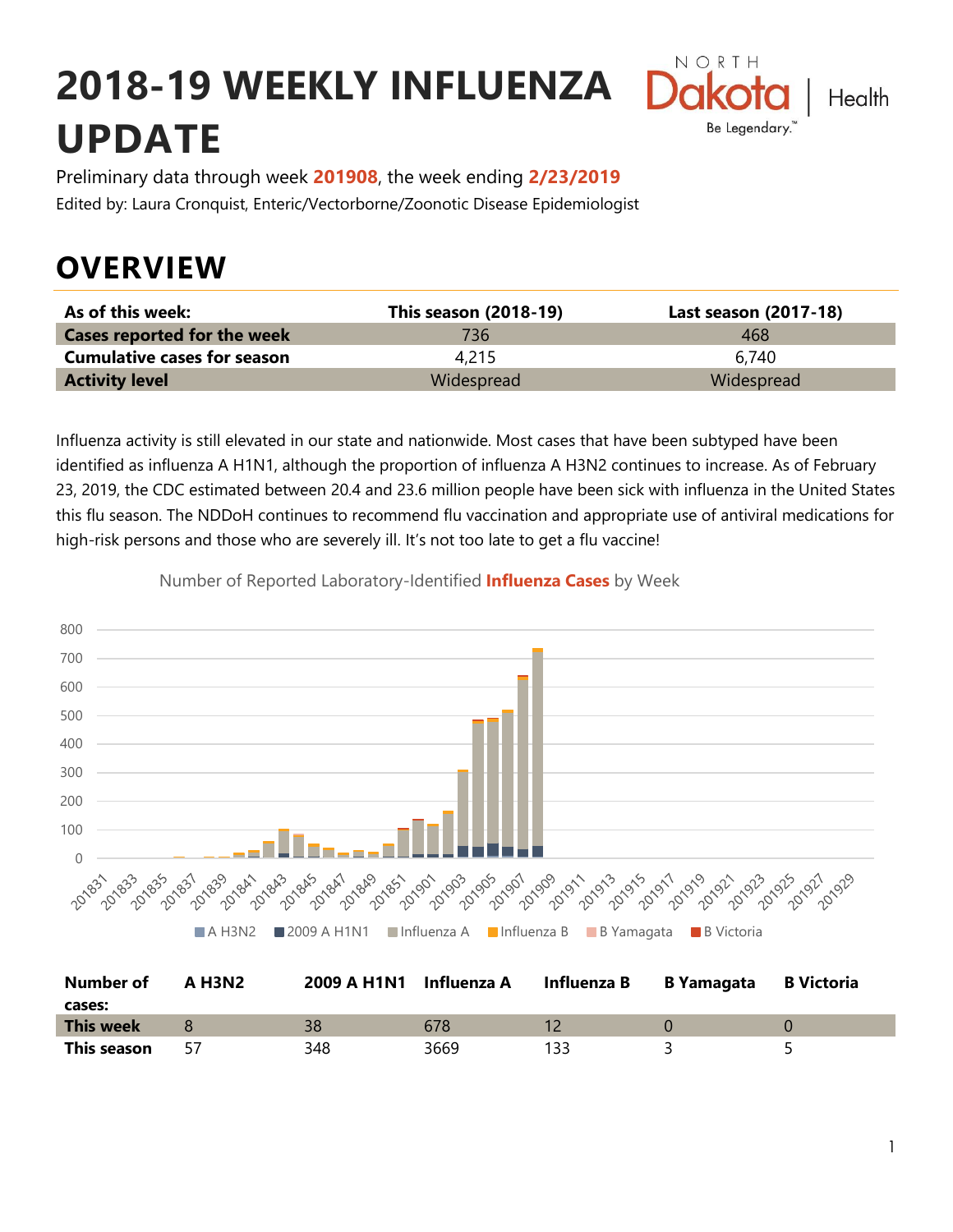Laboratory-confirmed influenza is a reportable disease in North Dakota. Influenza "cases" include people that have tested positive for influenza in a healthcare setting. It does not include people with influenza who did not seek healthcare, or who were diagnosed without a lab test, which is common. The true number of people with influenza in North Dakota is underrepresented, but case data allows us to see where and in what populations influenza is circulating. It also provides context regarding how the current season compares with previous seasons. Find more information about cases on [www.ndflu.com.](file://///nd.gov/doh/DOH-DATA/MSS/DC/PROGRAM/IMMUNE/Immunize/Influenza/Inf18-19/Surveillance/Weekly%20Summaries/www.ndflu.com)

## **CASE DEMOGRAPHICS**





#### Cases by County

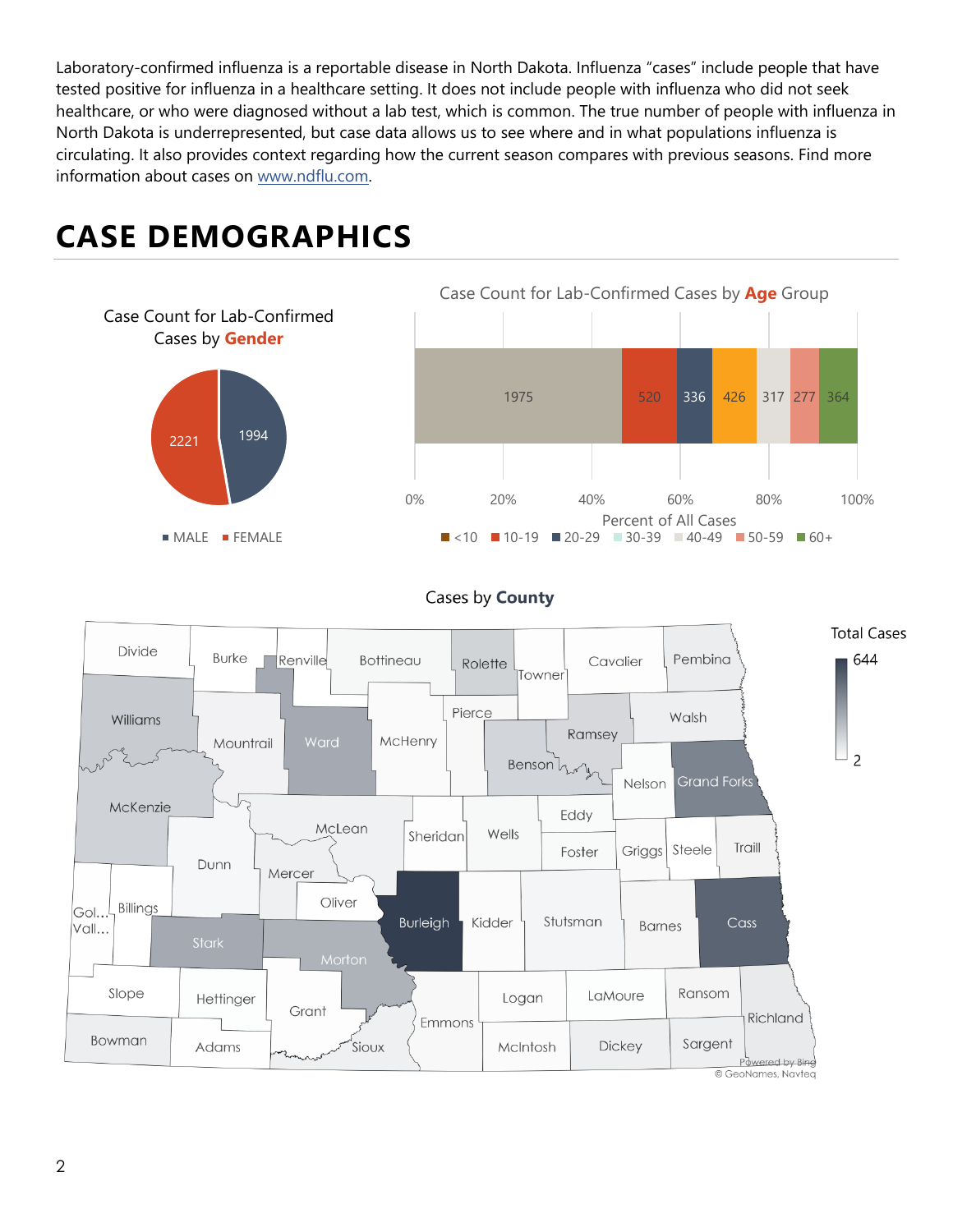## **OUTBREAKS**

During the influenza season, influenza outbreaks are common anywhere people gather, including schools, child care centers, and health care facilities. Outbreaks of influenza or influenza-like illness may be reported to the NDDoH. The following outbreaks have been reported this season:

| <b>Setting</b>              | <b>Number of outbreaks</b> | <b>Identified pathogens</b>                        |
|-----------------------------|----------------------------|----------------------------------------------------|
| Long Term Care, Basic Care, |                            | 2 influenza A; 1 flu A/B; 1 rhinovirus/Haemophilus |
| <b>Assisted Living</b>      |                            | <i>influenzae</i> ; 3 unknown                      |
| <b>Schools</b>              |                            | 1 flu A/B                                          |
| <b>Child Care Centers</b>   |                            | 1 influenza A; 1 unknown                           |

### **SURVEILLANCE PROGRAMS**

In addition to case reporting, the NDDoH uses a variety of information sources to fully describe what is happening during the influenza season.

#### **Hospitalizations**

This season, the NDDoH has introduced a new influenza hospitalization surveillance program. Select North Dakota hospitals report the number of influenza-related hospitalizations weekly to the NDDoH. Because this surveillance methodology is new, hospitalization numbers this year may not be comparable to those seen in previous years.



#### **Total number of hospitalizations: This week** 55 **This season**

#### **Deaths**

Data on pneumonia and influenza deaths is obtained from Vital Records and based on the cause of death listed on the death certificate.



**Total number of deaths for the season: Pneumonia** 253 **Influenza** 5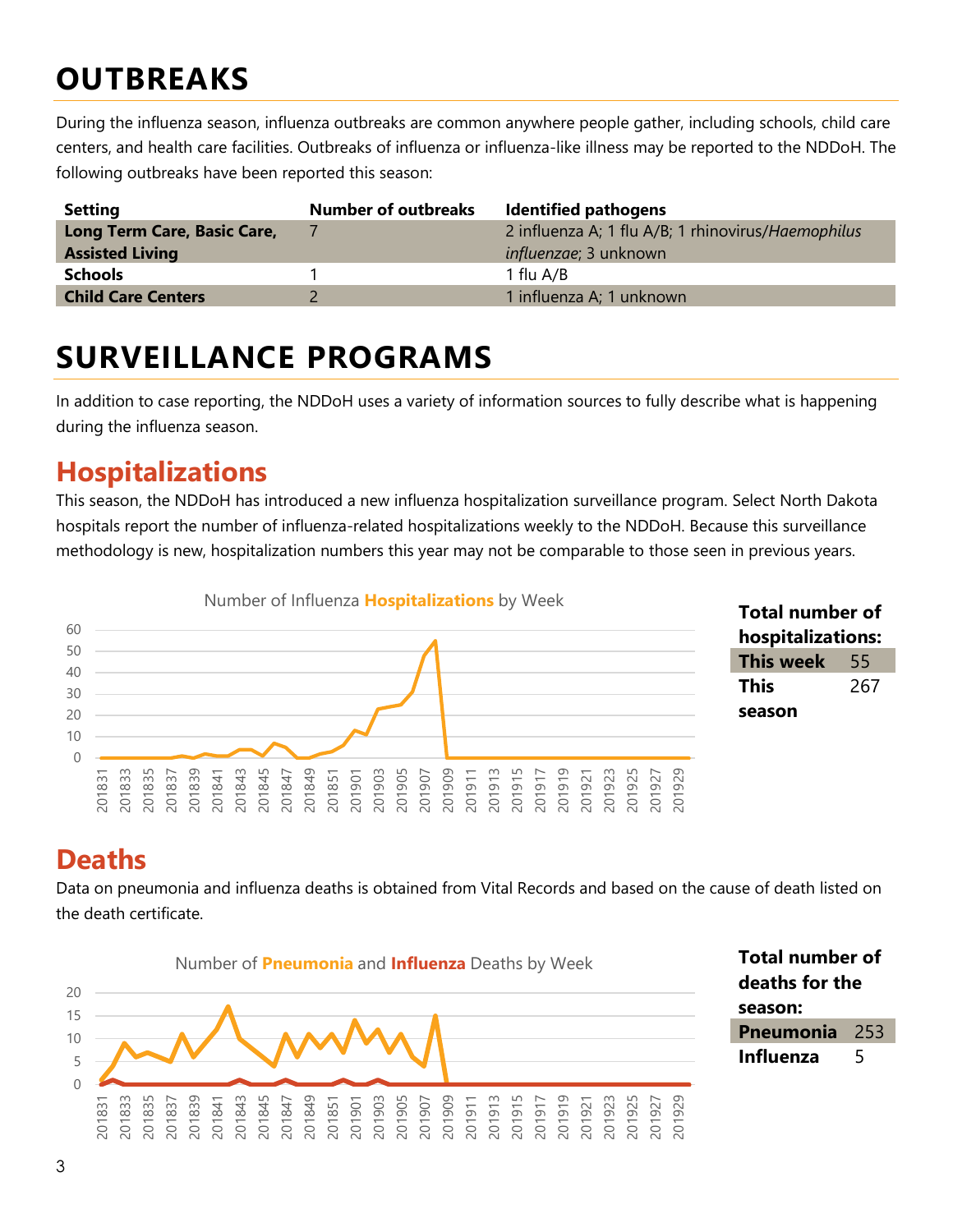### **Outpatient Influenza-like Illness**

The NDDoH participates in the national U.S. Outpatient Influenza-like Illness Surveillance Network (ILINet). Data from participating outpatient providers in North Dakota are pooled to create a state-wide estimate for the weekly percent of healthcare visits due to influenza-like illness (ILI). Patients presenting with a fever of 100ºF or greater and a cough and/or sore throat are considered to have ILI. For more information on state and national ILINet data, see FluView [Interactive.](https://gis.cdc.gov/grasp/fluview/fluportaldashboard.html)



| Number |       | age group | age group | age group | age group | age group | visits |
|--------|-------|-----------|-----------|-----------|-----------|-----------|--------|
| 201905 | 3.10% | 27        | 32        | 29        |           |           | 3160   |
| 201906 | 2.88% | 24        | 44        | 26        | 10        |           | 3717   |
| 201907 | 3.77% | 24        | 59        | 42        |           |           | 3684   |
| 201908 | 4.85% |           | 74        | 59        | 18        | 12        | 4326   |

### **Sentinel Laboratory Data**

The NDDoH receives influenza and RSV testing data from participating sentinel laboratories across the state. The total number of positive tests and the total number of tests conducted are reported and used to create a state-wide percent positivity statistic. For influenza, percent positivity of 10% or greater indicates "season level" influenza activity.



**Week**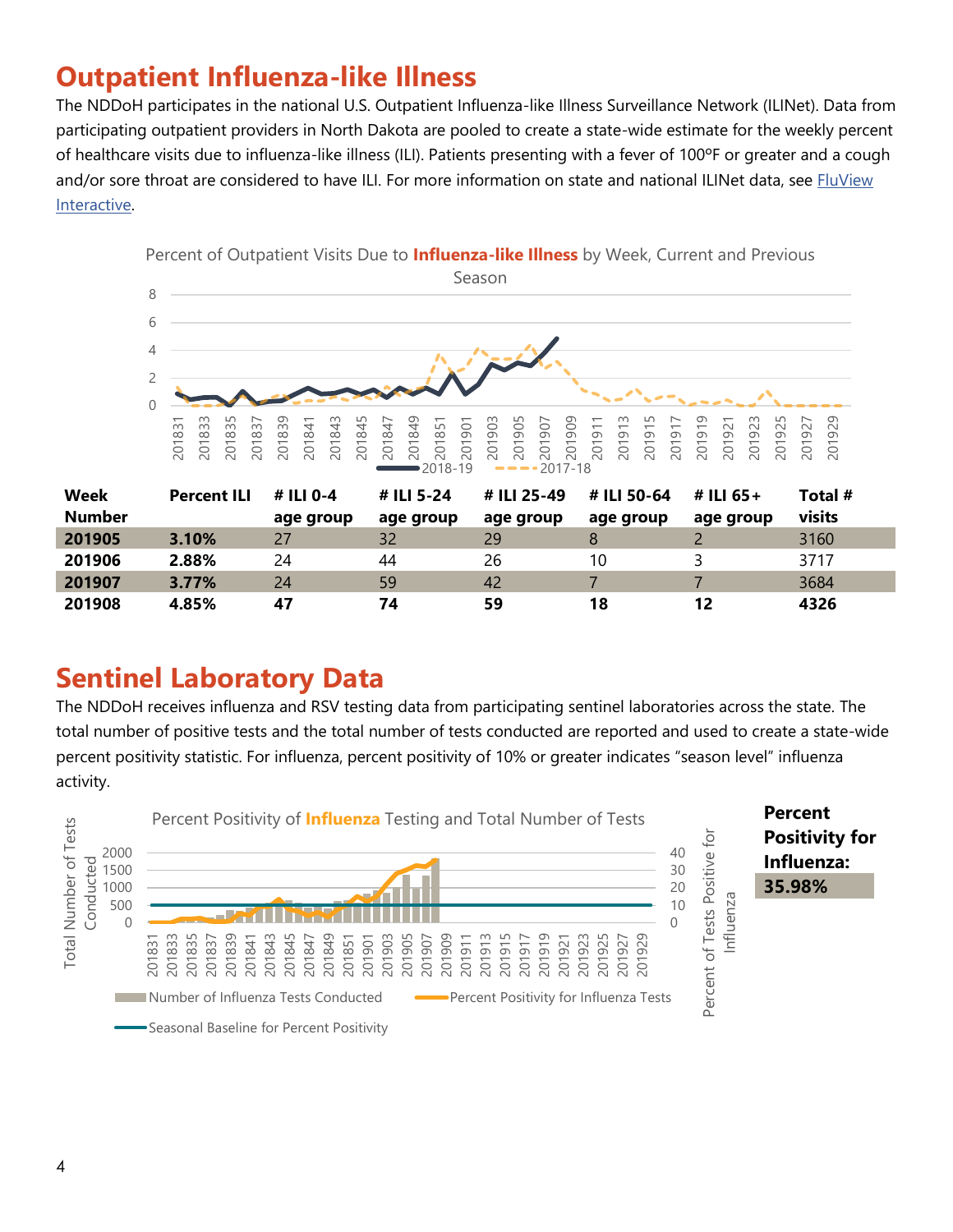

#### **School Absenteeism**

During the influenza season, increases in school absenteeism data can be used as an early indicator for influenza circulation. The NDDoH received absenteeism data from a majority of schools in the state. Data here include absences for all reasons.



## **MULTISEASON COMPARISON**



| <b>Season</b> | <b>Total Cases</b> | Peak Week (week ending) Predominant Strain |                           |
|---------------|--------------------|--------------------------------------------|---------------------------|
| $2014 - 15$   | 6.443              | 12/27/2014                                 | A H3N2 (vaccine mismatch) |
| 2015-16       | 1,942              | 3/12/2016                                  | 2009 A H1N1               |
| 2016-17       | 7.507              | 2/18/2017                                  | A H3N2                    |